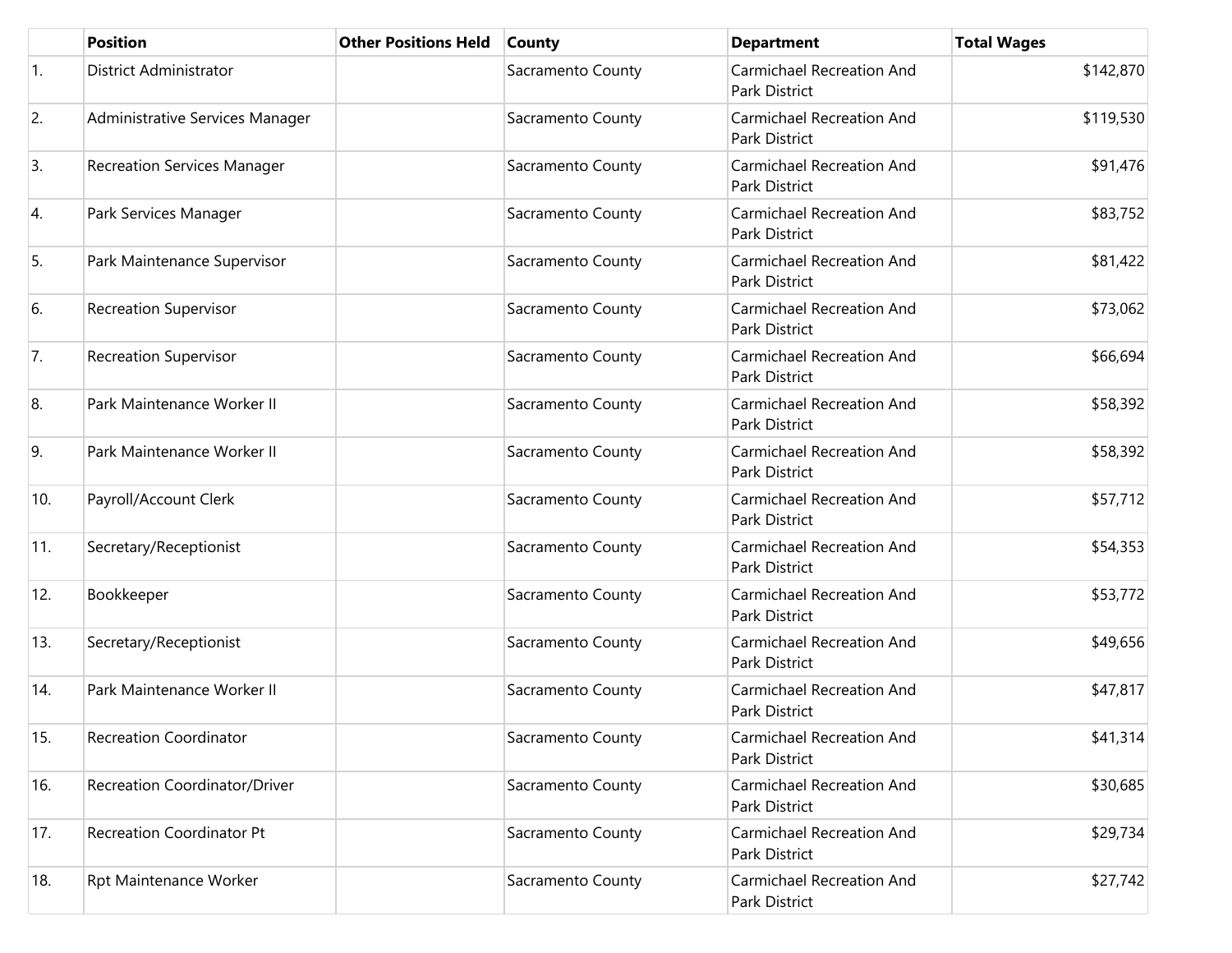| 19. | Rpt Maintenance Worker        |                                                | Sacramento County | <b>Carmichael Recreation And</b><br>Park District        | \$27,704 |
|-----|-------------------------------|------------------------------------------------|-------------------|----------------------------------------------------------|----------|
| 20. | <b>Facilities Technician</b>  |                                                | Sacramento County | <b>Carmichael Recreation And</b><br>Park District        | \$25,623 |
| 21. | Recreation Coordinator/Driver |                                                | Sacramento County | <b>Carmichael Recreation And</b><br>Park District        | \$24,803 |
| 22. | <b>Recreation Leader</b>      | Recreation Coordinator Sacramento County<br>Pt |                   | <b>Carmichael Recreation And</b><br><b>Park District</b> | \$13,682 |
| 23. | <b>Administrative Analyst</b> |                                                | Sacramento County | <b>Carmichael Recreation And</b><br>Park District        | \$10,223 |
| 24. | <b>Recreation Coordinator</b> |                                                | Sacramento County | <b>Carmichael Recreation And</b><br>Park District        | \$7,617  |
| 25. | <b>Facilities Technician</b>  |                                                | Sacramento County | <b>Carmichael Recreation And</b><br>Park District        | \$5,906  |
| 26. | <b>Building Monitor</b>       | Recreation Leader                              | Sacramento County | <b>Carmichael Recreation And</b><br>Park District        | \$5,627  |
| 27. | <b>Recreation Leader</b>      |                                                | Sacramento County | <b>Carmichael Recreation And</b><br>Park District        | \$5,566  |
| 28. | Recreation Leader             |                                                | Sacramento County | <b>Carmichael Recreation And</b><br>Park District        | \$5,532  |
| 29. | <b>Recreation Leader</b>      |                                                | Sacramento County | <b>Carmichael Recreation And</b><br>Park District        | \$5,371  |
| 30. | <b>Recreation Leader</b>      |                                                | Sacramento County | <b>Carmichael Recreation And</b><br>Park District        | \$5,349  |
| 31. | <b>Recreation Leader</b>      |                                                | Sacramento County | <b>Carmichael Recreation And</b><br>Park District        | \$5,300  |
| 32. | <b>Recreation Leader</b>      |                                                | Sacramento County | <b>Carmichael Recreation And</b><br>Park District        | \$5,293  |
| 33. | <b>Recreation Leader</b>      |                                                | Sacramento County | <b>Carmichael Recreation And</b><br>Park District        | \$5,282  |
| 34. | <b>Recreation Leader</b>      |                                                | Sacramento County | <b>Carmichael Recreation And</b><br>Park District        | \$5,275  |
| 35. | <b>Recreation Leader</b>      |                                                | Sacramento County | <b>Carmichael Recreation And</b><br>Park District        | \$5,274  |
| 36. | <b>Recreation Leader</b>      |                                                | Sacramento County | <b>Carmichael Recreation And</b><br>Park District        | \$5,225  |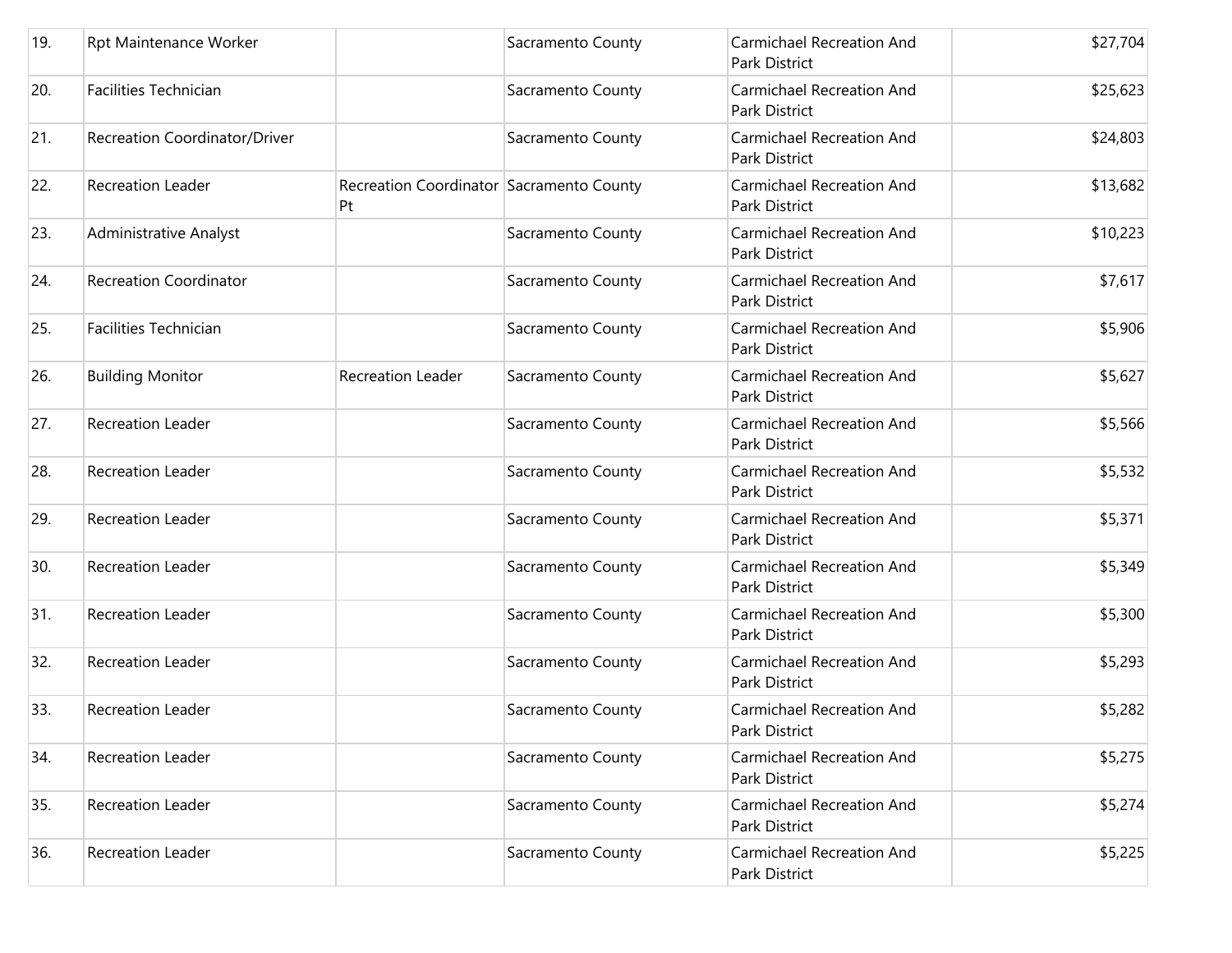| 37. | Recreation Leader                |                   | Sacramento County | Carmichael Recreation And<br>Park District               | \$4,826 |
|-----|----------------------------------|-------------------|-------------------|----------------------------------------------------------|---------|
| 38. | <b>Recreation Leader</b>         |                   | Sacramento County | Carmichael Recreation And<br><b>Park District</b>        | \$4,773 |
| 39. | Recreation Leader                |                   | Sacramento County | <b>Carmichael Recreation And</b><br>Park District        | \$4,446 |
| 40. | Recreation Leader                |                   | Sacramento County | <b>Carmichael Recreation And</b><br><b>Park District</b> | \$4,396 |
| 41. | <b>Building Monitor</b>          | Recreation Leader | Sacramento County | <b>Carmichael Recreation And</b><br>Park District        | \$4,383 |
| 42. | Recreation Leader                |                   | Sacramento County | Carmichael Recreation And<br>Park District               | \$4,167 |
| 43. | <b>Recreation Leader</b>         |                   | Sacramento County | Carmichael Recreation And<br><b>Park District</b>        | \$4,031 |
| 44. | <b>Facilities Technician</b>     |                   | Sacramento County | <b>Carmichael Recreation And</b><br>Park District        | \$3,986 |
| 45. | <b>Recreation Coordinator Pt</b> |                   | Sacramento County | Carmichael Recreation And<br>Park District               | \$3,872 |
| 46. | Recreation Leader                |                   | Sacramento County | Carmichael Recreation And<br>Park District               | \$3,861 |
| 47. | <b>Building Monitor</b>          |                   | Sacramento County | Carmichael Recreation And<br>Park District               | \$3,414 |
| 48. | Recreation Leader                |                   | Sacramento County | Carmichael Recreation And<br>Park District               | \$3,179 |
| 49. | Recreation Leader                |                   | Sacramento County | Carmichael Recreation And<br>Park District               | \$3,084 |
| 50. | <b>Building Monitor</b>          |                   | Sacramento County | Carmichael Recreation And<br>Park District               | \$2,657 |
| 51. | <b>Recreation Leader</b>         |                   | Sacramento County | Carmichael Recreation And<br>Park District               | \$2,453 |
| 52. | Recreation Leader                | Coach             | Sacramento County | <b>Carmichael Recreation And</b><br>Park District        | \$2,446 |
| 53. | Recreation Leader                |                   | Sacramento County | <b>Carmichael Recreation And</b><br>Park District        | \$2,165 |
| 54. | Coach                            |                   | Sacramento County | Carmichael Recreation And<br>Park District               | \$1,955 |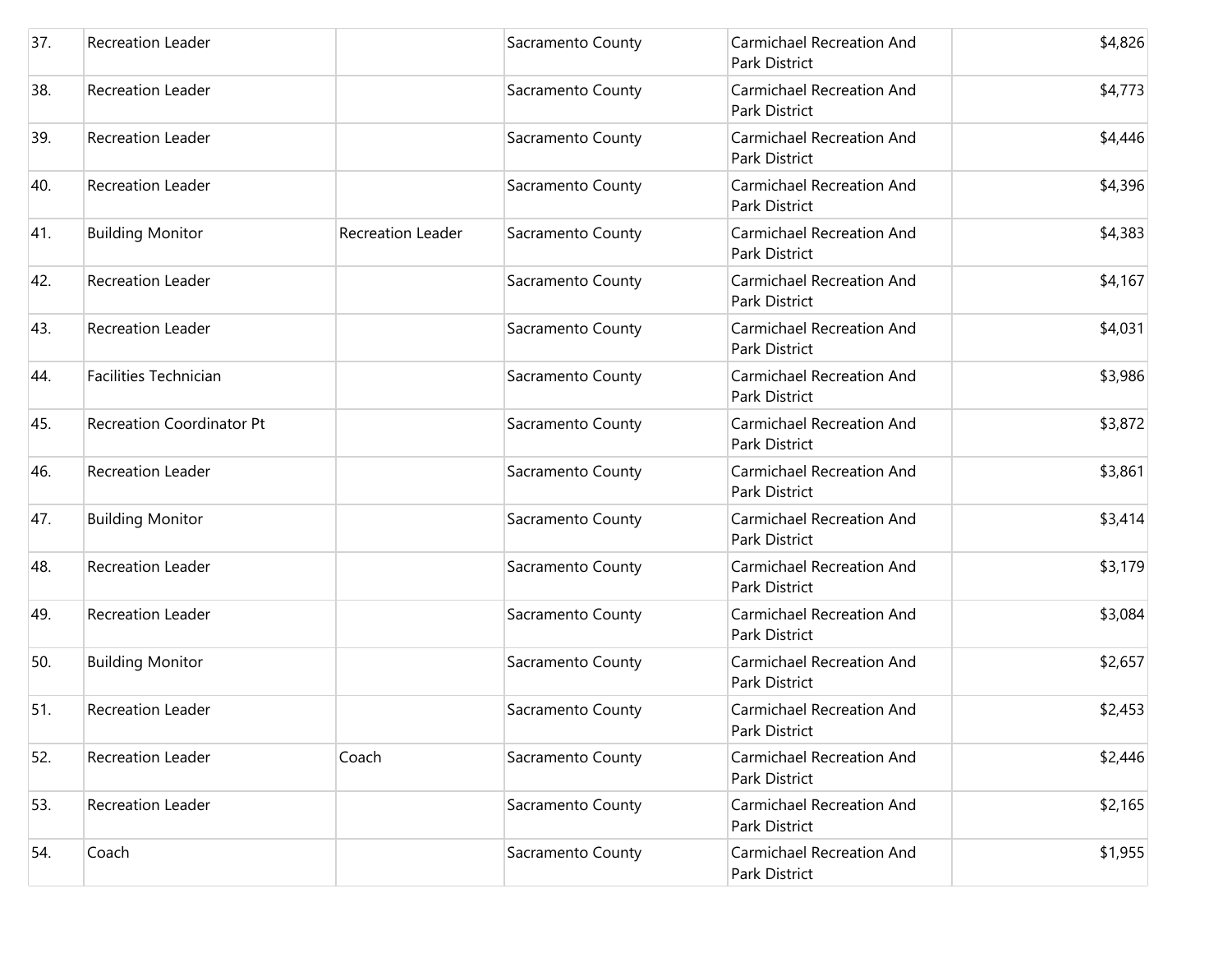| 55. | <b>Recreation Leader</b>         |                              | Sacramento County | Carmichael Recreation And<br>Park District               | \$1,740 |
|-----|----------------------------------|------------------------------|-------------------|----------------------------------------------------------|---------|
| 56. | Recreation Leader                |                              | Sacramento County | Carmichael Recreation And<br>Park District               | \$1,529 |
| 57. | Recreation Leader                |                              | Sacramento County | <b>Carmichael Recreation And</b><br>Park District        | \$1,298 |
| 58. | <b>Building Monitor</b>          |                              | Sacramento County | Carmichael Recreation And<br>Park District               | \$1,208 |
| 59. | Recreation Leader                | Coach                        | Sacramento County | <b>Carmichael Recreation And</b><br>Park District        | \$1,192 |
| 60. | <b>Recreation Coordinator Pt</b> |                              | Sacramento County | Carmichael Recreation And<br>Park District               | \$1,137 |
| 61. | Recreation Leader                |                              | Sacramento County | <b>Carmichael Recreation And</b><br><b>Park District</b> | \$1,079 |
| 62. | Recreation Leader                |                              | Sacramento County | Carmichael Recreation And<br>Park District               | \$966   |
| 63. | Recreation Leader                |                              | Sacramento County | Carmichael Recreation And<br>Park District               | \$961   |
| 64. | <b>Building Monitor</b>          | <b>Recreation Specialist</b> | Sacramento County | Carmichael Recreation And<br>Park District               | \$837   |
| 65. | Instructor                       |                              | Sacramento County | <b>Carmichael Recreation And</b><br>Park District        | \$763   |
| 66. | Recreation Leader                |                              | Sacramento County | <b>Carmichael Recreation And</b><br>Park District        | \$661   |
| 67. | Instructor                       |                              | Sacramento County | Carmichael Recreation And<br>Park District               | \$615   |
| 68. | Instructor                       |                              | Sacramento County | Carmichael Recreation And<br>Park District               | \$615   |
| 69. | <b>Recreation Leader</b>         |                              | Sacramento County | Carmichael Recreation And<br>Park District               | \$586   |
| 70. | Recreation Leader                |                              | Sacramento County | <b>Carmichael Recreation And</b><br>Park District        | \$531   |
| 71. | Coach                            |                              | Sacramento County | <b>Carmichael Recreation And</b><br>Park District        | \$474   |
| 72. | <b>Recreation Leader</b>         |                              | Sacramento County | Carmichael Recreation And<br>Park District               | \$457   |